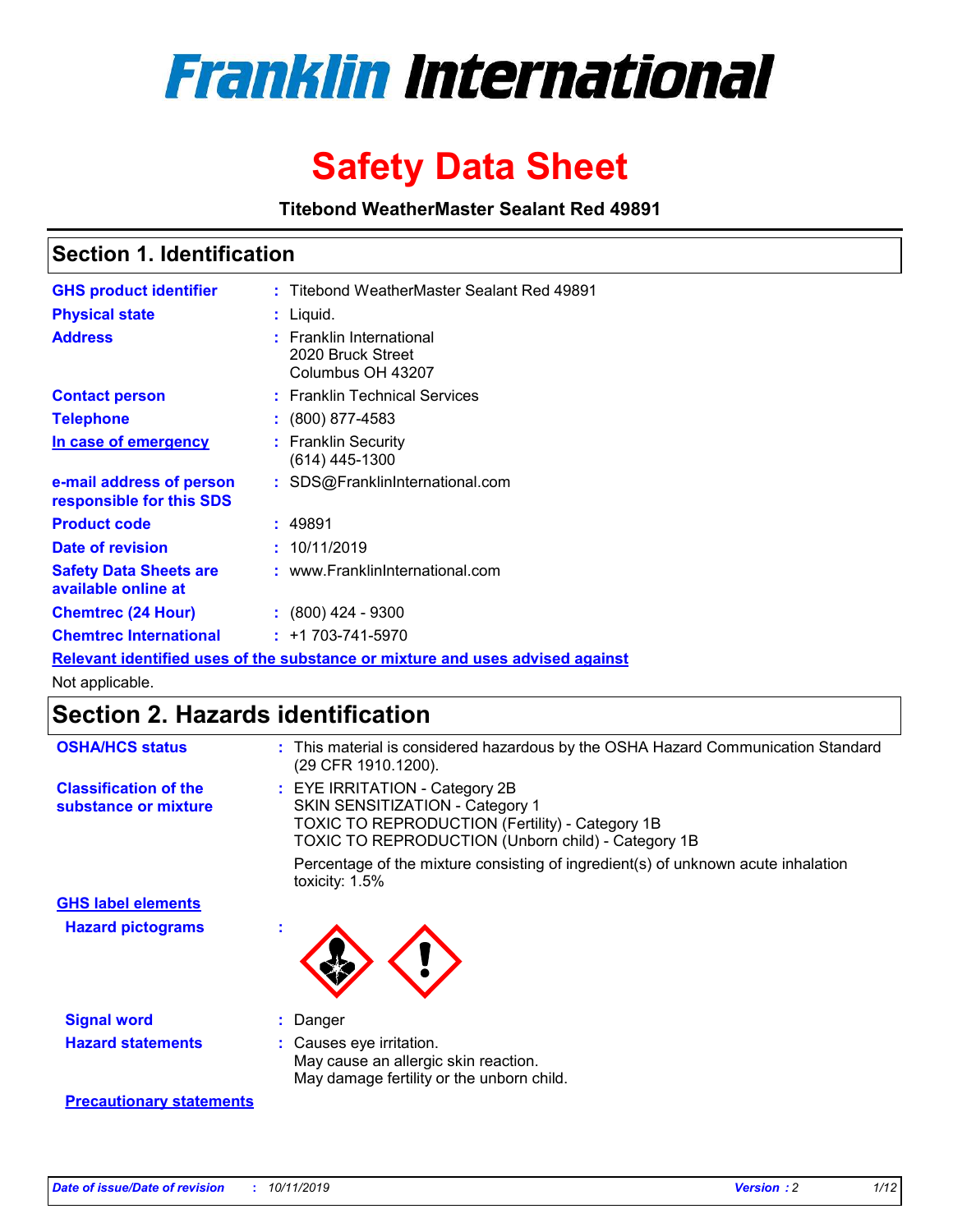### **Section 2. Hazards identification**

| <b>Prevention</b>                          | : Obtain special instructions before use. Do not handle until all safety precautions have<br>been read and understood. Wear protective gloves. Wear eye or face protection.<br>Wear protective clothing. Avoid breathing vapor. Wash hands thoroughly after handling.<br>Contaminated work clothing must not be allowed out of the workplace.                                                        |
|--------------------------------------------|------------------------------------------------------------------------------------------------------------------------------------------------------------------------------------------------------------------------------------------------------------------------------------------------------------------------------------------------------------------------------------------------------|
| <b>Response</b>                            | : IF exposed or concerned: Get medical attention. IF ON SKIN: Wash with plenty of<br>soap and water. Wash contaminated clothing before reuse. If skin irritation or rash<br>occurs: Get medical attention. IF IN EYES: Rinse cautiously with water for several<br>minutes. Remove contact lenses, if present and easy to do. Continue rinsing. If eye<br>irritation persists: Get medical attention. |
| <b>Storage</b>                             | : Store locked up.                                                                                                                                                                                                                                                                                                                                                                                   |
| <b>Disposal</b>                            | : Dispose of contents and container in accordance with all local, regional, national and<br>international regulations.                                                                                                                                                                                                                                                                               |
| <b>Hazards not otherwise</b><br>classified | : Product generates methanol during cure.                                                                                                                                                                                                                                                                                                                                                            |
|                                            |                                                                                                                                                                                                                                                                                                                                                                                                      |

## **Section 3. Composition/information on ingredients**

| <b>Substance/mixture</b><br>Mixture                  |                   |                     |
|------------------------------------------------------|-------------------|---------------------|
| <b>Ingredient name</b>                               | $\frac{9}{6}$     | <b>CAS number</b>   |
| 3-aminopropyltriethoxysilane<br>Dibutyltin dilaurate | l≤3<br>$\leq 0.3$ | 919-30-2<br>77-58-7 |

Any concentration shown as a range is to protect confidentiality or is due to batch variation.

**There are no additional ingredients present which, within the current knowledge of the supplier and in the concentrations applicable, are classified as hazardous to health or the environment and hence require reporting in this section.**

**Occupational exposure limits, if available, are listed in Section 8.**

### **Section 4. First aid measures**

| <b>Description of necessary first aid measures</b> |                                                                                                                                                                                                                                                                                                                                                                                                                                                                                                                                                                                                                                                                                                                                                                           |  |  |  |
|----------------------------------------------------|---------------------------------------------------------------------------------------------------------------------------------------------------------------------------------------------------------------------------------------------------------------------------------------------------------------------------------------------------------------------------------------------------------------------------------------------------------------------------------------------------------------------------------------------------------------------------------------------------------------------------------------------------------------------------------------------------------------------------------------------------------------------------|--|--|--|
| <b>Eye contact</b>                                 | : Immediately flush eyes with plenty of water, occasionally lifting the upper and lower<br>eyelids. Check for and remove any contact lenses. Continue to rinse for at least 10<br>minutes. If irritation persists, get medical attention.                                                                                                                                                                                                                                                                                                                                                                                                                                                                                                                                 |  |  |  |
| <b>Inhalation</b>                                  | : Remove victim to fresh air and keep at rest in a position comfortable for breathing. If<br>not breathing, if breathing is irregular or if respiratory arrest occurs, provide artificial<br>respiration or oxygen by trained personnel. It may be dangerous to the person providing<br>aid to give mouth-to-mouth resuscitation. Get medical attention. If unconscious, place<br>in recovery position and get medical attention immediately. Maintain an open airway.<br>Loosen tight clothing such as a collar, tie, belt or waistband. In case of inhalation of<br>decomposition products in a fire, symptoms may be delayed. The exposed person may<br>need to be kept under medical surveillance for 48 hours.                                                       |  |  |  |
| <b>Skin contact</b>                                | : Wash with plenty of soap and water. Remove contaminated clothing and shoes. Wash<br>contaminated clothing thoroughly with water before removing it, or wear gloves.<br>Continue to rinse for at least 10 minutes. Get medical attention. In the event of any<br>complaints or symptoms, avoid further exposure. Wash clothing before reuse. Clean<br>shoes thoroughly before reuse.                                                                                                                                                                                                                                                                                                                                                                                     |  |  |  |
| <b>Ingestion</b>                                   | : Wash out mouth with water. Remove dentures if any. Remove victim to fresh air and<br>keep at rest in a position comfortable for breathing. If material has been swallowed and<br>the exposed person is conscious, give small quantities of water to drink. Stop if the<br>exposed person feels sick as vomiting may be dangerous. Do not induce vomiting<br>unless directed to do so by medical personnel. If vomiting occurs, the head should be<br>kept low so that vomit does not enter the lungs. Get medical attention. Never give<br>anything by mouth to an unconscious person. If unconscious, place in recovery position<br>and get medical attention immediately. Maintain an open airway. Loosen tight clothing<br>such as a collar, tie, belt or waistband. |  |  |  |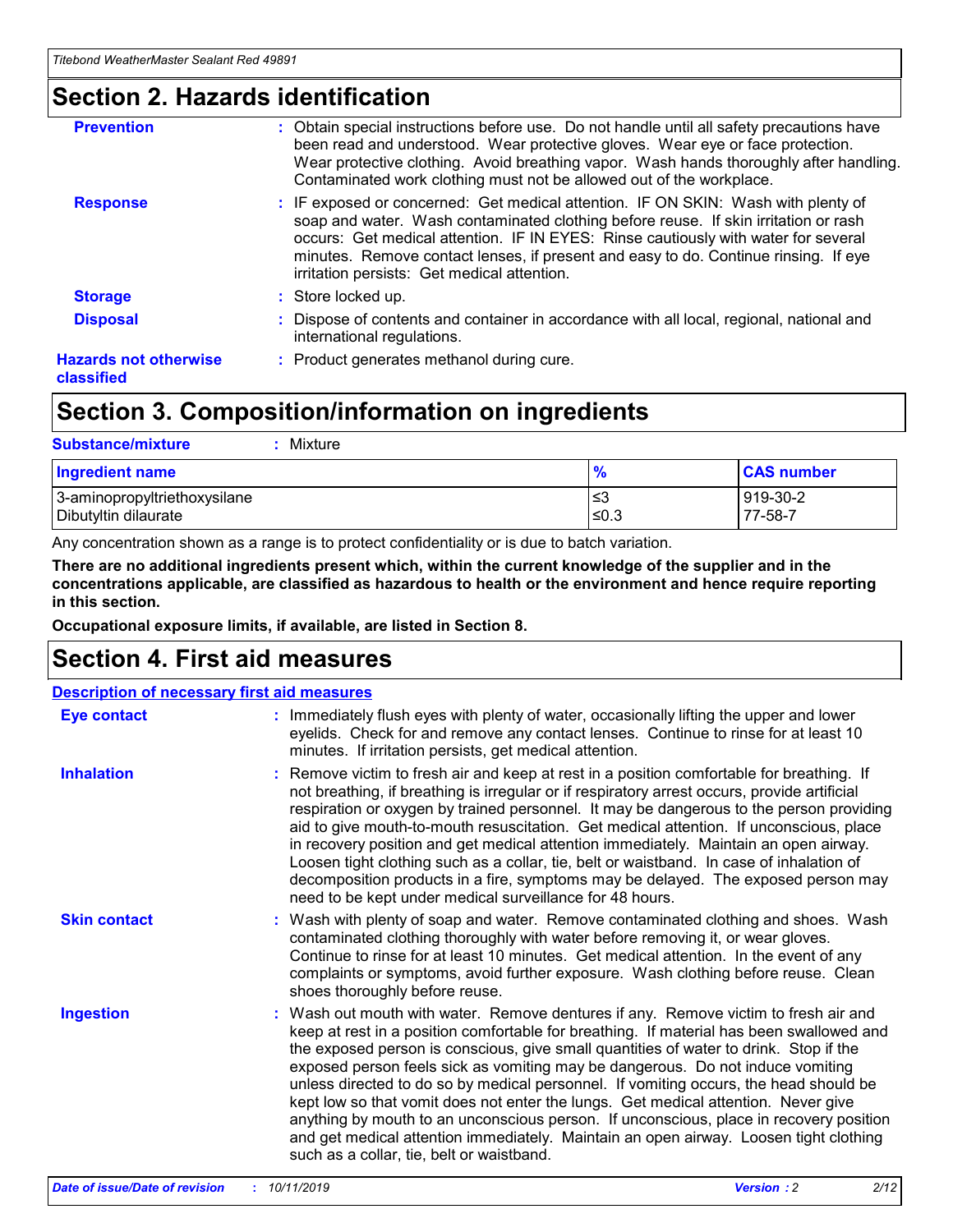## **Section 4. First aid measures**

| Most important symptoms/effects, acute and delayed |  |                                                                                                                                                                                                                                                                                                                                                                                                                 |  |
|----------------------------------------------------|--|-----------------------------------------------------------------------------------------------------------------------------------------------------------------------------------------------------------------------------------------------------------------------------------------------------------------------------------------------------------------------------------------------------------------|--|
| <b>Potential acute health effects</b>              |  |                                                                                                                                                                                                                                                                                                                                                                                                                 |  |
| <b>Eye contact</b>                                 |  | : May cause eye irritation.                                                                                                                                                                                                                                                                                                                                                                                     |  |
| <b>Inhalation</b>                                  |  | : No known significant effects or critical hazards.                                                                                                                                                                                                                                                                                                                                                             |  |
| <b>Skin contact</b>                                |  | : May cause skin irritation.                                                                                                                                                                                                                                                                                                                                                                                    |  |
| <b>Ingestion</b>                                   |  | : No known significant effects or critical hazards.                                                                                                                                                                                                                                                                                                                                                             |  |
| <b>Over-exposure signs/symptoms</b>                |  |                                                                                                                                                                                                                                                                                                                                                                                                                 |  |
| <b>Eye contact</b>                                 |  | : Adverse symptoms may include the following:<br>irritation<br>watering<br>redness                                                                                                                                                                                                                                                                                                                              |  |
| <b>Inhalation</b>                                  |  | : Adverse symptoms may include the following:<br>reduced fetal weight<br>increase in fetal deaths<br>skeletal malformations                                                                                                                                                                                                                                                                                     |  |
| <b>Skin contact</b>                                |  | : Adverse symptoms may include the following:<br>irritation<br>redness<br>reduced fetal weight<br>increase in fetal deaths<br>skeletal malformations                                                                                                                                                                                                                                                            |  |
| <b>Ingestion</b>                                   |  | : Adverse symptoms may include the following:<br>reduced fetal weight<br>increase in fetal deaths<br>skeletal malformations                                                                                                                                                                                                                                                                                     |  |
|                                                    |  | <b>Indication of immediate medical attention and special treatment needed, if necessary</b>                                                                                                                                                                                                                                                                                                                     |  |
| <b>Notes to physician</b>                          |  | : In case of inhalation of decomposition products in a fire, symptoms may be delayed.<br>The exposed person may need to be kept under medical surveillance for 48 hours.                                                                                                                                                                                                                                        |  |
| <b>Specific treatments</b>                         |  | : No specific treatment.                                                                                                                                                                                                                                                                                                                                                                                        |  |
| <b>Protection of first-aiders</b>                  |  | : No action shall be taken involving any personal risk or without suitable training. If it is<br>suspected that fumes are still present, the rescuer should wear an appropriate mask or<br>self-contained breathing apparatus. It may be dangerous to the person providing aid to<br>give mouth-to-mouth resuscitation. Wash contaminated clothing thoroughly with water<br>before removing it, or wear gloves. |  |

**See toxicological information (Section 11)**

### **Section 5. Fire-fighting measures**

| <b>Extinguishing media</b>                             |                                                                                                                                                                                                     |
|--------------------------------------------------------|-----------------------------------------------------------------------------------------------------------------------------------------------------------------------------------------------------|
| <b>Suitable extinguishing</b><br>media                 | : Use an extinguishing agent suitable for the surrounding fire.                                                                                                                                     |
| <b>Unsuitable extinguishing</b><br>media               | : None known.                                                                                                                                                                                       |
| <b>Specific hazards arising</b><br>from the chemical   | : In a fire or if heated, a pressure increase will occur and the container may burst.                                                                                                               |
| <b>Hazardous thermal</b><br>decomposition products     | : Decomposition products may include the following materials:<br>carbon dioxide<br>carbon monoxide<br>nitrogen oxides<br>metal oxide/oxides                                                         |
| <b>Special protective actions</b><br>for fire-fighters | : Promptly isolate the scene by removing all persons from the vicinity of the incident if<br>there is a fire. No action shall be taken involving any personal risk or without suitable<br>training. |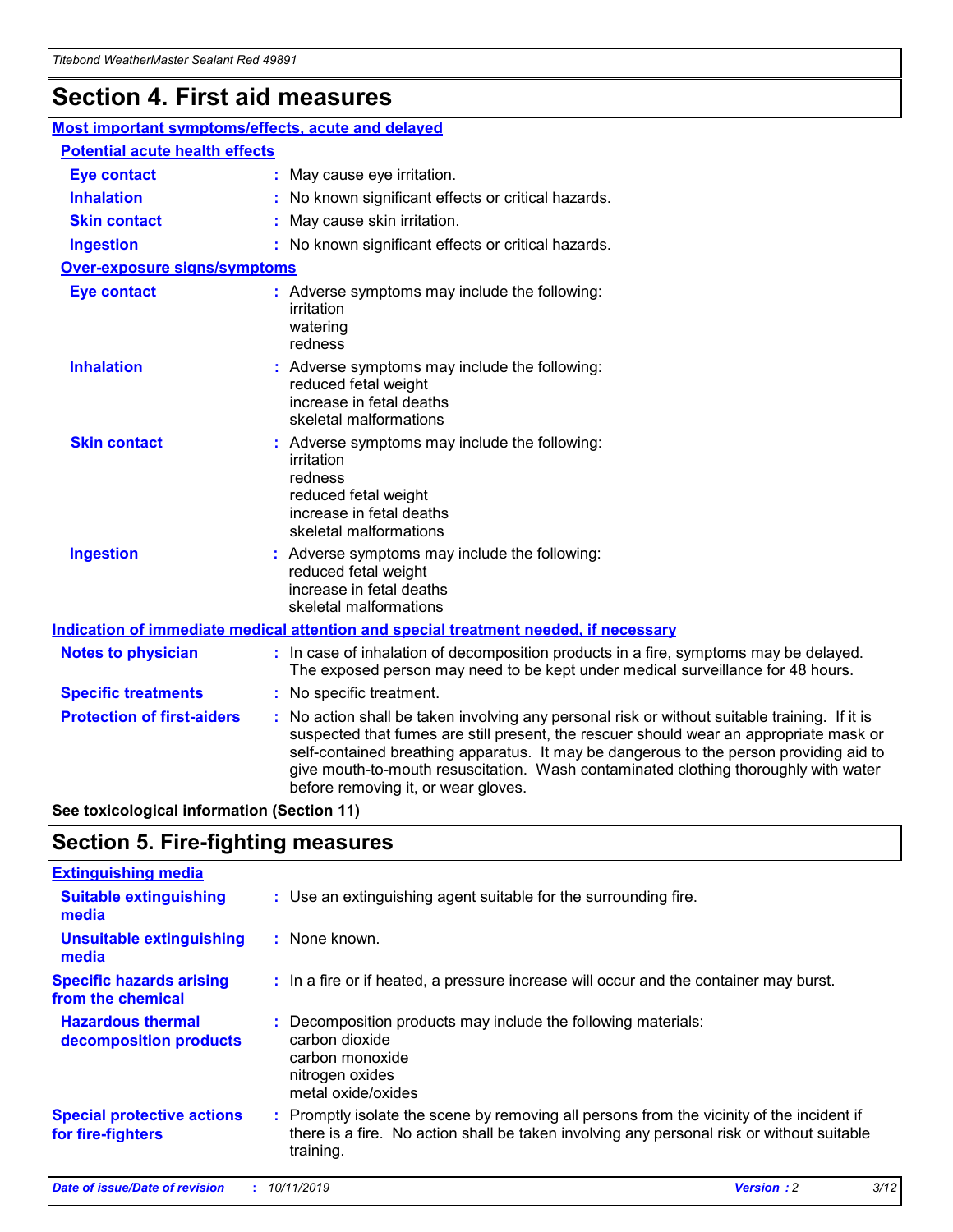### **Section 5. Fire-fighting measures**

**Special protective equipment for fire-fighters** Fire-fighters should wear appropriate protective equipment and self-contained breathing **:** apparatus (SCBA) with a full face-piece operated in positive pressure mode.

### **Section 6. Accidental release measures**

#### **Personal precautions, protective equipment and emergency procedures**

| For non-emergency<br>personnel                               |  | : No action shall be taken involving any personal risk or without suitable training.<br>Evacuate surrounding areas. Keep unnecessary and unprotected personnel from<br>entering. Do not touch or walk through spilled material. Avoid breathing vapor or mist.<br>Provide adequate ventilation. Wear appropriate respirator when ventilation is<br>inadequate. Put on appropriate personal protective equipment.                                                                                                                                                                                                                                                                                             |  |  |
|--------------------------------------------------------------|--|--------------------------------------------------------------------------------------------------------------------------------------------------------------------------------------------------------------------------------------------------------------------------------------------------------------------------------------------------------------------------------------------------------------------------------------------------------------------------------------------------------------------------------------------------------------------------------------------------------------------------------------------------------------------------------------------------------------|--|--|
|                                                              |  | For emergency responders : If specialized clothing is required to deal with the spillage, take note of any information in<br>Section 8 on suitable and unsuitable materials. See also the information in "For non-<br>emergency personnel".                                                                                                                                                                                                                                                                                                                                                                                                                                                                  |  |  |
| <b>Environmental precautions</b>                             |  | : Avoid dispersal of spilled material and runoff and contact with soil, waterways, drains<br>and sewers. Inform the relevant authorities if the product has caused environmental<br>pollution (sewers, waterways, soil or air).                                                                                                                                                                                                                                                                                                                                                                                                                                                                              |  |  |
| <b>Methods and materials for containment and cleaning up</b> |  |                                                                                                                                                                                                                                                                                                                                                                                                                                                                                                                                                                                                                                                                                                              |  |  |
| <b>Small spill</b>                                           |  | : Stop leak if without risk. Move containers from spill area. Dilute with water and mop up<br>if water-soluble. Alternatively, or if water-insoluble, absorb with an inert dry material and<br>place in an appropriate waste disposal container. Dispose of via a licensed waste<br>disposal contractor.                                                                                                                                                                                                                                                                                                                                                                                                     |  |  |
| <b>Large spill</b>                                           |  | : Stop leak if without risk. Move containers from spill area. Approach release from<br>upwind. Prevent entry into sewers, water courses, basements or confined areas. Wash<br>spillages into an effluent treatment plant or proceed as follows. Contain and collect<br>spillage with non-combustible, absorbent material e.g. sand, earth, vermiculite or<br>diatomaceous earth and place in container for disposal according to local regulations<br>(see Section 13). Dispose of via a licensed waste disposal contractor. Contaminated<br>absorbent material may pose the same hazard as the spilled product. Note: see<br>Section 1 for emergency contact information and Section 13 for waste disposal. |  |  |

### **Section 7. Handling and storage**

| <b>Precautions for safe handling</b>                                             |                                                                                                                                                                                                                                                                                                                                                                                                                                                                                                                                                                                                                                                                                                                                                                                                                                                  |
|----------------------------------------------------------------------------------|--------------------------------------------------------------------------------------------------------------------------------------------------------------------------------------------------------------------------------------------------------------------------------------------------------------------------------------------------------------------------------------------------------------------------------------------------------------------------------------------------------------------------------------------------------------------------------------------------------------------------------------------------------------------------------------------------------------------------------------------------------------------------------------------------------------------------------------------------|
| <b>Protective measures</b>                                                       | : Put on appropriate personal protective equipment (see Section 8). Persons with a<br>history of skin sensitization problems should not be employed in any process in which<br>this product is used. Avoid exposure - obtain special instructions before use. Avoid<br>exposure during pregnancy. Do not handle until all safety precautions have been read<br>and understood. Do not get in eyes or on skin or clothing. Do not ingest. Avoid<br>breathing vapor or mist. If during normal use the material presents a respiratory hazard,<br>use only with adequate ventilation or wear appropriate respirator. Keep in the original<br>container or an approved alternative made from a compatible material, kept tightly<br>closed when not in use. Empty containers retain product residue and can be hazardous.<br>Do not reuse container. |
| <b>Advice on general</b><br>occupational hygiene                                 | : Eating, drinking and smoking should be prohibited in areas where this material is<br>handled, stored and processed. Workers should wash hands and face before eating,<br>drinking and smoking. Remove contaminated clothing and protective equipment before<br>entering eating areas. See also Section 8 for additional information on hygiene<br>measures.                                                                                                                                                                                                                                                                                                                                                                                                                                                                                    |
| <b>Conditions for safe storage,</b><br>including any<br><b>incompatibilities</b> | Store between the following temperatures: 0 to 120°C (32 to 248°F). Store in<br>accordance with local regulations. Store in original container protected from direct<br>sunlight in a dry, cool and well-ventilated area, away from incompatible materials (see<br>Section 10) and food and drink. Store locked up. Keep container tightly closed and<br>sealed until ready for use. Containers that have been opened must be carefully<br>resealed and kept upright to prevent leakage. Do not store in unlabeled containers.<br>Use appropriate containment to avoid environmental contamination. See Section 10 for<br>incompatible materials before handling or use.                                                                                                                                                                         |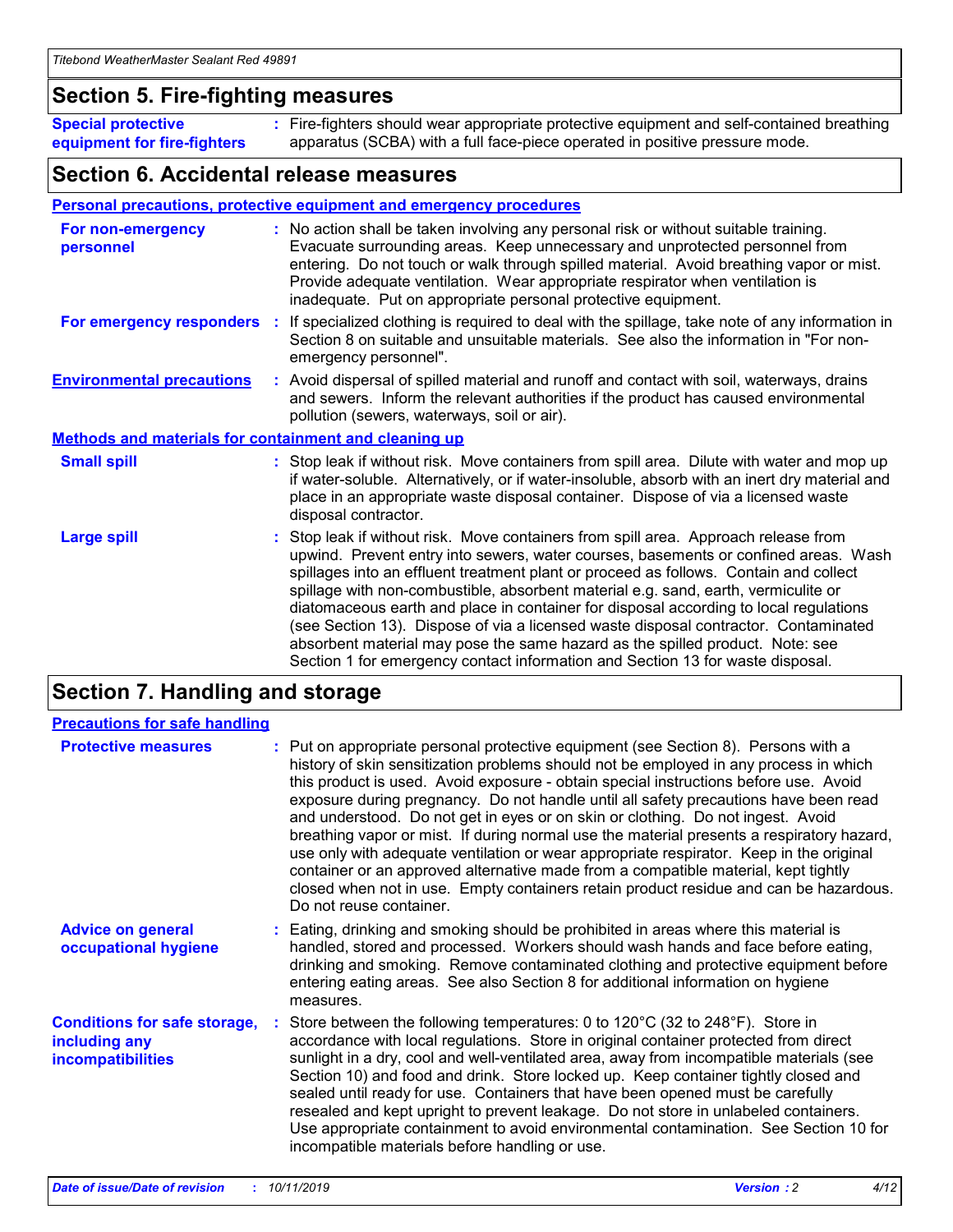## **Section 8. Exposure controls/personal protection**

#### **Control parameters**

#### **Occupational exposure limits**

| <b>Ingredient name</b>                               |    |                        | <b>Exposure limits</b>                                                                                                                                                                                                                                                                                                                                                                                                                                                                                                                                                                                                 |
|------------------------------------------------------|----|------------------------|------------------------------------------------------------------------------------------------------------------------------------------------------------------------------------------------------------------------------------------------------------------------------------------------------------------------------------------------------------------------------------------------------------------------------------------------------------------------------------------------------------------------------------------------------------------------------------------------------------------------|
| 3-aminopropyltriethoxysilane<br>Dibutyltin dilaurate |    |                        | None.<br>ACGIH TLV (United States, 3/2019). Absorbed through skin.<br>Notes: as Sn<br>TWA: $0.1 \text{ mg/m}^3$ , (as Sn) 8 hours.<br>STEL: 0.2 mg/m <sup>3</sup> , (as Sn) 15 minutes.<br>NIOSH REL (United States, 10/2016). Absorbed through skin.<br>Notes: as Sn<br>TWA: 0.1 mg/m <sup>3</sup> , (as Sn) 10 hours.<br>OSHA PEL (United States, 5/2018). Notes: as Sn<br>TWA: $0.1 \text{ mg/m}^3$ , (as Sn) 8 hours.<br>OSHA PEL 1989 (United States, 3/1989). Absorbed through skin.<br>Notes: measured as Sn<br>TWA: 0.1 mg/m <sup>3</sup> , (measured as Sn) 8 hours. Form: Organic                            |
| <b>Appropriate engineering</b><br>controls           |    |                        | : If user operations generate dust, fumes, gas, vapor or mist, use process enclosures,<br>local exhaust ventilation or other engineering controls to keep worker exposure to<br>airborne contaminants below any recommended or statutory limits.                                                                                                                                                                                                                                                                                                                                                                       |
| <b>Environmental exposure</b><br>controls            |    |                        | Emissions from ventilation or work process equipment should be checked to ensure<br>they comply with the requirements of environmental protection legislation. In some<br>cases, fume scrubbers, filters or engineering modifications to the process equipment<br>will be necessary to reduce emissions to acceptable levels.                                                                                                                                                                                                                                                                                          |
| <b>Individual protection measures</b>                |    |                        |                                                                                                                                                                                                                                                                                                                                                                                                                                                                                                                                                                                                                        |
| <b>Hygiene measures</b>                              |    |                        | : Wash hands, forearms and face thoroughly after handling chemical products, before<br>eating, smoking and using the lavatory and at the end of the working period.<br>Appropriate techniques should be used to remove potentially contaminated clothing.<br>Contaminated work clothing should not be allowed out of the workplace. Wash<br>contaminated clothing before reusing. Ensure that eyewash stations and safety<br>showers are close to the workstation location.                                                                                                                                            |
| <b>Eye/face protection</b>                           |    |                        | : Safety eyewear complying with an approved standard should be used when a risk<br>assessment indicates this is necessary to avoid exposure to liquid splashes, mists,<br>gases or dusts. If contact is possible, the following protection should be worn, unless<br>the assessment indicates a higher degree of protection: chemical splash goggles.                                                                                                                                                                                                                                                                  |
| <b>Skin protection</b>                               |    |                        |                                                                                                                                                                                                                                                                                                                                                                                                                                                                                                                                                                                                                        |
| <b>Hand protection</b>                               |    |                        | : Chemical-resistant, impervious gloves complying with an approved standard should be<br>worn at all times when handling chemical products if a risk assessment indicates this is<br>necessary. Considering the parameters specified by the glove manufacturer, check<br>during use that the gloves are still retaining their protective properties. It should be<br>noted that the time to breakthrough for any glove material may be different for different<br>glove manufacturers. In the case of mixtures, consisting of several substances, the<br>protection time of the gloves cannot be accurately estimated. |
| <b>Body protection</b>                               |    | handling this product. | Personal protective equipment for the body should be selected based on the task being<br>performed and the risks involved and should be approved by a specialist before                                                                                                                                                                                                                                                                                                                                                                                                                                                |
| <b>Other skin protection</b>                         |    |                        | : Appropriate footwear and any additional skin protection measures should be selected<br>based on the task being performed and the risks involved and should be approved by a<br>specialist before handling this product.                                                                                                                                                                                                                                                                                                                                                                                              |
| <b>Respiratory protection</b>                        | ÷. | aspects of use.        | Based on the hazard and potential for exposure, select a respirator that meets the<br>appropriate standard or certification. Respirators must be used according to a<br>respiratory protection program to ensure proper fitting, training, and other important                                                                                                                                                                                                                                                                                                                                                         |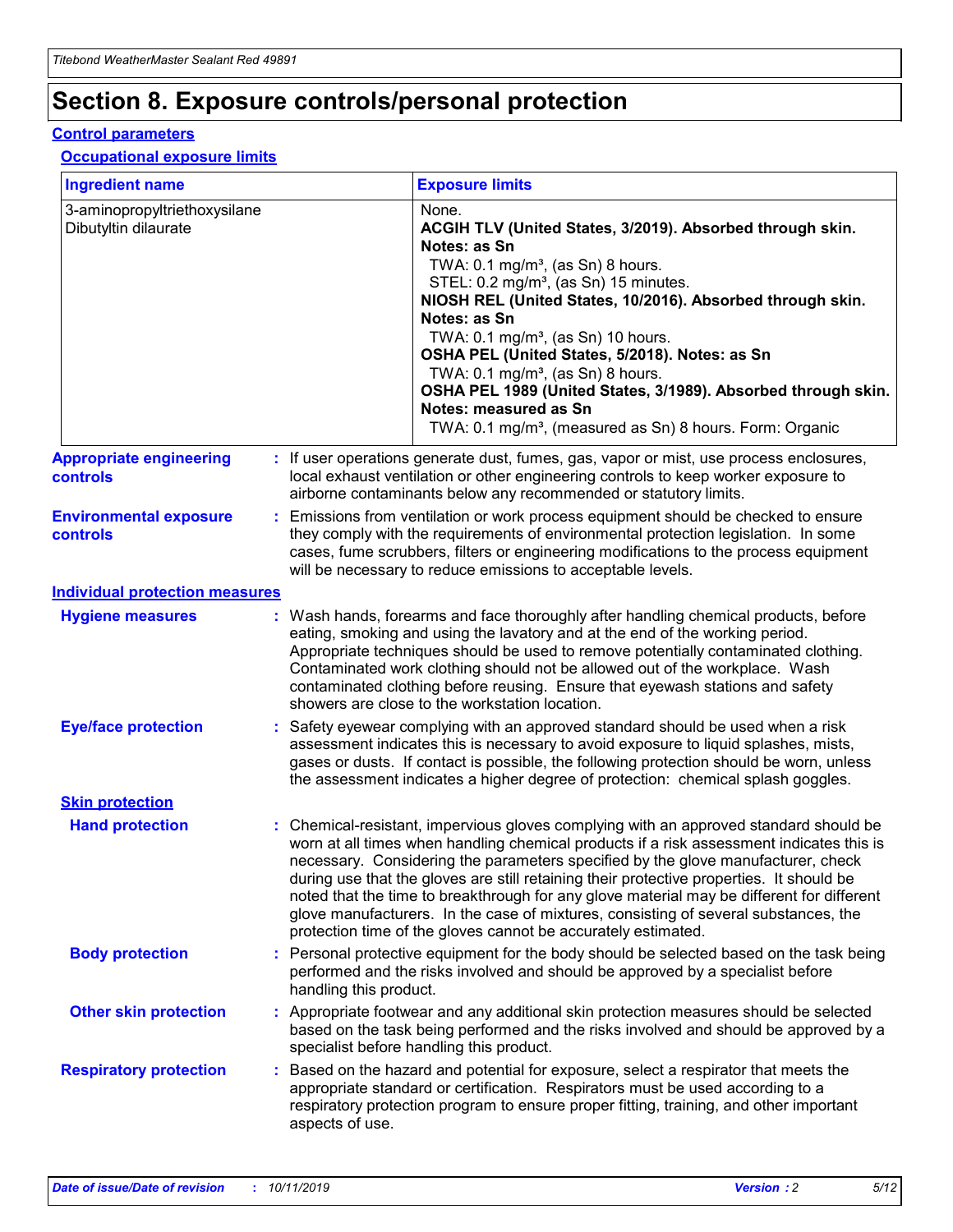### **Section 9. Physical and chemical properties**

#### **Appearance**

| <b>Physical state</b>                                  | : Liquid. [Paste.]                                                |
|--------------------------------------------------------|-------------------------------------------------------------------|
| <b>Color</b>                                           | $:$ Red.                                                          |
| Odor                                                   | None [Slight]                                                     |
| <b>Odor threshold</b>                                  | $:$ Not available.                                                |
| рH                                                     | : Not applicable.                                                 |
| <b>Melting point</b>                                   | : Not available.                                                  |
| <b>Boiling point</b>                                   | : $>100^{\circ}$ C ( $>212^{\circ}$ F)                            |
| <b>Flash point</b>                                     | : Closed cup: $>200^{\circ}$ C ( $>392^{\circ}$ F) [Setaflash.]   |
| <b>Evaporation rate</b>                                | $:$ <1 (butyl acetate = 1)                                        |
| <b>Flammability (solid, gas)</b>                       | : Not available.                                                  |
| <b>Lower and upper explosive</b><br>(flammable) limits | : Not available.                                                  |
|                                                        | : 0 g/l                                                           |
| <b>VOC (less water, less</b><br>exempt solvents)       |                                                                   |
| <b>Volatility</b>                                      | $: 0\%$ (w/w)                                                     |
| <b>Vapor density</b>                                   | : Not available.                                                  |
| <b>Relative density</b>                                | : 1.4329                                                          |
| <b>Solubility</b>                                      | : Insoluble in the following materials: cold water and hot water. |
| <b>Solubility in water</b>                             | : Not available.                                                  |
| <b>Partition coefficient: n-</b><br>octanol/water      | $:$ Not available.                                                |
| <b>Auto-ignition temperature</b>                       | : Not available.                                                  |
| <b>Decomposition temperature</b>                       | : Not available.                                                  |

## **Section 10. Stability and reactivity**

| <b>Reactivity</b>                            | : No specific test data related to reactivity available for this product or its ingredients.            |
|----------------------------------------------|---------------------------------------------------------------------------------------------------------|
| <b>Chemical stability</b>                    | : The product is stable.                                                                                |
| <b>Possibility of hazardous</b><br>reactions | : Under normal conditions of storage and use, hazardous reactions will not occur.                       |
| <b>Conditions to avoid</b>                   | : No specific data.                                                                                     |
| <b>Incompatible materials</b>                | : No specific data.                                                                                     |
| <b>Hazardous decomposition</b><br>products   | Under normal conditions of storage and use, hazardous decomposition products should<br>not be produced. |

## **Section 11. Toxicological information**

### **Information on toxicological effects**

#### **Acute toxicity**

| <b>Product/ingredient name</b> | <b>Result</b> | <b>Species</b> | <b>Dose</b>         | <b>Exposure</b> |
|--------------------------------|---------------|----------------|---------------------|-----------------|
| 3-aminopropyltriethoxysilane   | ILD50 Dermal  | Rabbit         | $4.29$ g/kg         |                 |
|                                | ILD50 Oral    | Rat            | $1.57$ g/kg         |                 |
| Dibutyltin dilaurate           | LD50 Oral     | Rat            | $175 \text{ mg/kg}$ |                 |

**Irritation/Corrosion**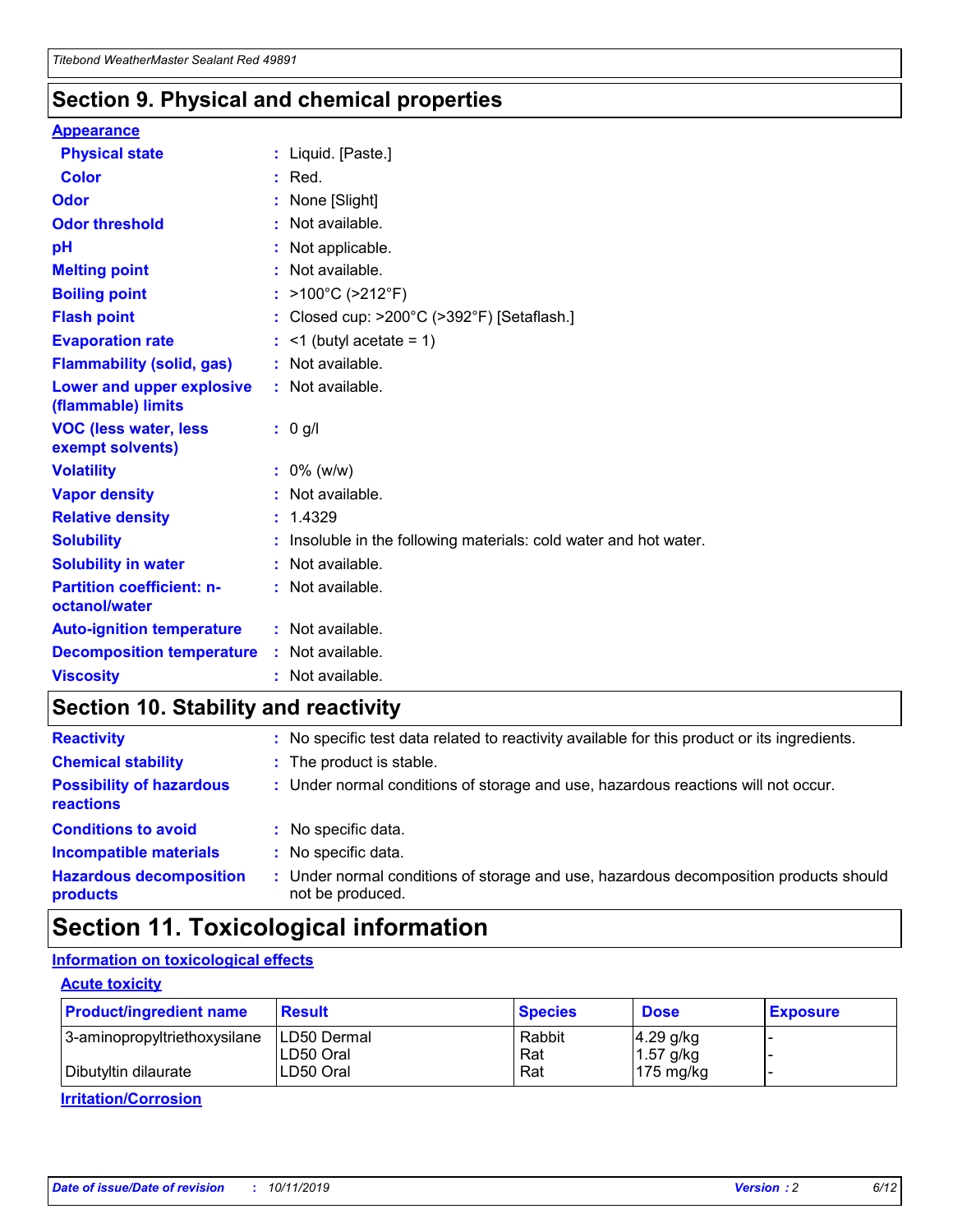## **Section 11. Toxicological information**

| <b>Product/ingredient name</b> | <b>Result</b>            | <b>Species</b> | <b>Score</b> | <b>Exposure</b>           | <b>Observation</b> |
|--------------------------------|--------------------------|----------------|--------------|---------------------------|--------------------|
| 3-aminopropyltriethoxysilane   | Eyes - Mild irritant     | Rabbit         |              | $100$ mg                  |                    |
|                                | Eyes - Severe irritant   | Rabbit         |              | 24 hours 750              |                    |
|                                |                          |                |              | ug                        |                    |
|                                | Skin - Severe irritant   | Rabbit         |              | 24 hours 5                | -                  |
| Dibutyltin dilaurate           | Eyes - Moderate irritant | Rabbit         |              | mq<br><b>24 hours 100</b> |                    |
|                                |                          |                |              | mg                        |                    |
|                                | Skin - Severe irritant   | Rabbit         |              | 500 mg                    |                    |

#### **Sensitization**

Not available.

#### **Mutagenicity**

Not available.

#### **Carcinogenicity**

Not available.

#### **Reproductive toxicity**

Not available.

#### **Teratogenicity**

Not available.

#### **Specific target organ toxicity (single exposure)**

Not available.

#### **Specific target organ toxicity (repeated exposure)**

| <b>Name</b>                                                                  |                                                                                                                             | <b>Category</b> | <b>Route of</b><br>exposure | <b>Target organs</b> |
|------------------------------------------------------------------------------|-----------------------------------------------------------------------------------------------------------------------------|-----------------|-----------------------------|----------------------|
| Dibutyltin dilaurate                                                         |                                                                                                                             | Category 1      |                             | respiratory system   |
| <b>Aspiration hazard</b><br>Not available.                                   |                                                                                                                             |                 |                             |                      |
| <b>Information on the likely</b><br>routes of exposure                       | : Not available.                                                                                                            |                 |                             |                      |
| <b>Potential acute health effects</b>                                        |                                                                                                                             |                 |                             |                      |
| <b>Eye contact</b>                                                           | : May cause eye irritation.                                                                                                 |                 |                             |                      |
| <b>Inhalation</b>                                                            | : No known significant effects or critical hazards.                                                                         |                 |                             |                      |
| <b>Skin contact</b>                                                          | : May cause skin irritation.                                                                                                |                 |                             |                      |
| <b>Ingestion</b>                                                             | : No known significant effects or critical hazards.                                                                         |                 |                             |                      |
| Symptoms related to the physical, chemical and toxicological characteristics |                                                                                                                             |                 |                             |                      |
| <b>Eye contact</b>                                                           | : Adverse symptoms may include the following:<br>irritation<br>watering<br>redness                                          |                 |                             |                      |
| <b>Inhalation</b>                                                            | : Adverse symptoms may include the following:<br>reduced fetal weight<br>increase in fetal deaths<br>skeletal malformations |                 |                             |                      |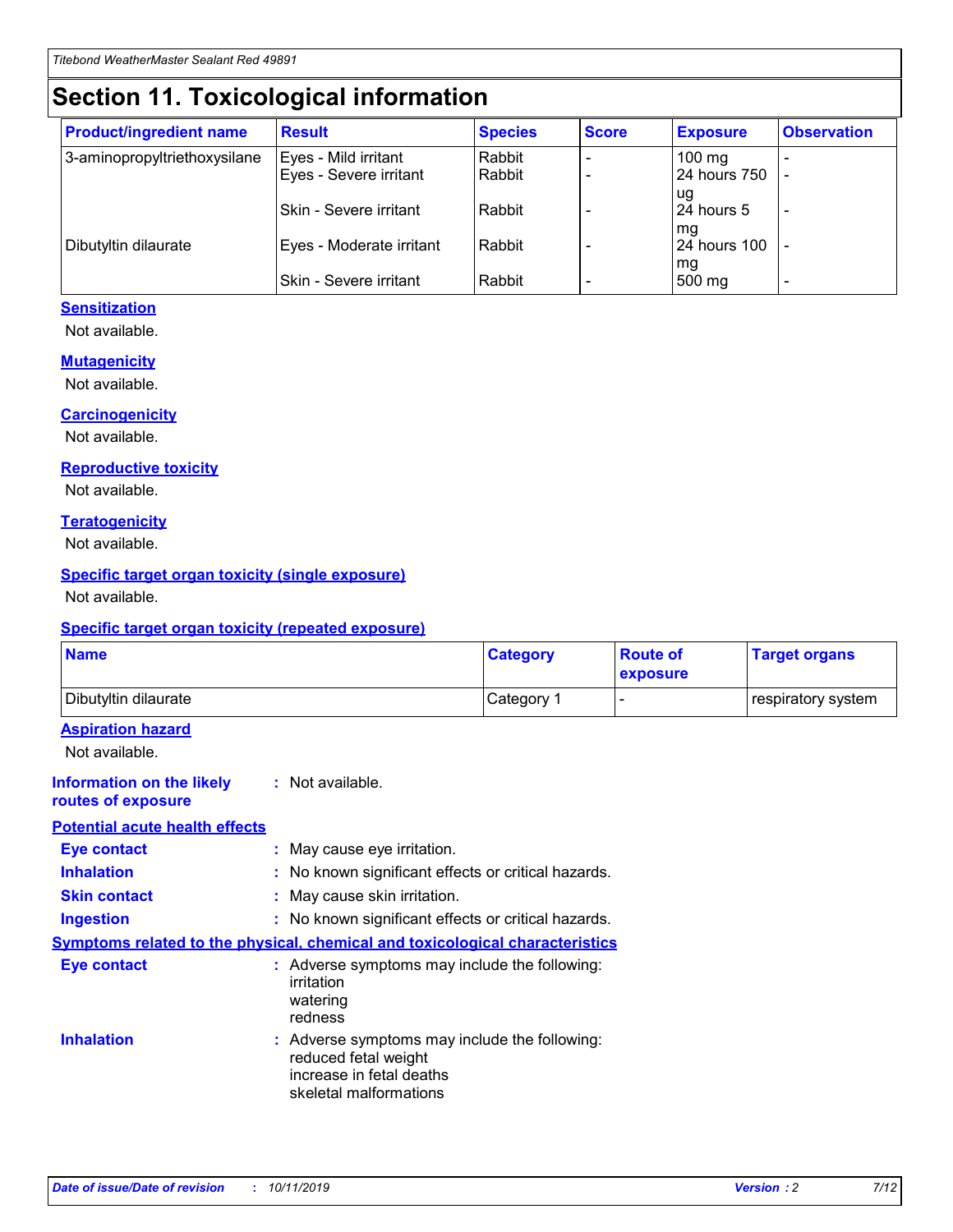## **Section 11. Toxicological information**

| <b>Skin contact</b>                     | : Adverse symptoms may include the following:                                                            |
|-----------------------------------------|----------------------------------------------------------------------------------------------------------|
|                                         | irritation                                                                                               |
|                                         | redness                                                                                                  |
|                                         | reduced fetal weight                                                                                     |
|                                         | increase in fetal deaths                                                                                 |
|                                         | skeletal malformations                                                                                   |
| <b>Ingestion</b>                        | : Adverse symptoms may include the following:                                                            |
|                                         | reduced fetal weight                                                                                     |
|                                         | increase in fetal deaths                                                                                 |
|                                         | skeletal malformations                                                                                   |
|                                         | Delayed and immediate effects and also chronic effects from short and long term exposure                 |
| <b>Short term exposure</b>              |                                                                                                          |
| <b>Potential immediate</b>              | : Not available.                                                                                         |
| effects                                 |                                                                                                          |
| <b>Potential delayed effects</b>        | : Not available.                                                                                         |
| Long term exposure                      |                                                                                                          |
| <b>Potential immediate</b>              | : Not available.                                                                                         |
| effects                                 |                                                                                                          |
| <b>Potential delayed effects</b>        | : Not available.                                                                                         |
| <b>Potential chronic health effects</b> |                                                                                                          |
| Not available.                          |                                                                                                          |
| <b>General</b>                          | : Once sensitized, a severe allergic reaction may occur when subsequently exposed to<br>very low levels. |
| <b>Carcinogenicity</b>                  | : No known significant effects or critical hazards.                                                      |
| <b>Mutagenicity</b>                     | No known significant effects or critical hazards.                                                        |
| <b>Teratogenicity</b>                   | May damage the unborn child.                                                                             |
| <b>Developmental effects</b>            | No known significant effects or critical hazards.                                                        |
| <b>Fertility effects</b>                | : May damage fertility.                                                                                  |
| <b>Numerical measures of toxicity</b>   |                                                                                                          |
| <b>Acute toxicity estimates</b>         |                                                                                                          |
|                                         |                                                                                                          |

Not available.

## **Section 12. Ecological information**

#### **Toxicity**

| <b>Product/ingredient name</b> | <b>Result</b>                     | <b>Species</b>                       | <b>Exposure</b> |
|--------------------------------|-----------------------------------|--------------------------------------|-----------------|
| Dibutyltin dilaurate           | Chronic EC10 > 2 mg/l Fresh water | Algae - Scenedesmus<br>I subspicatus | l 96 hours i    |

### **Persistence and degradability**

| <b>Product/ingredient name</b> | <b>Test</b>                                                                    | <b>Result</b>  |                   | <b>Dose</b> | <b>Inoculum</b>         |
|--------------------------------|--------------------------------------------------------------------------------|----------------|-------------------|-------------|-------------------------|
| Dibutyltin dilaurate           | OECD 301F<br>Ready<br>Biodegradability -<br>Manometric<br>Respirometry<br>Test | 23 % - 28 days |                   |             |                         |
| <b>Product/ingredient name</b> | <b>Aquatic half-life</b>                                                       |                | <b>Photolysis</b> |             | <b>Biodegradability</b> |
| Dibutyltin dilaurate           |                                                                                |                |                   |             | Inherent                |

### **Bioaccumulative potential**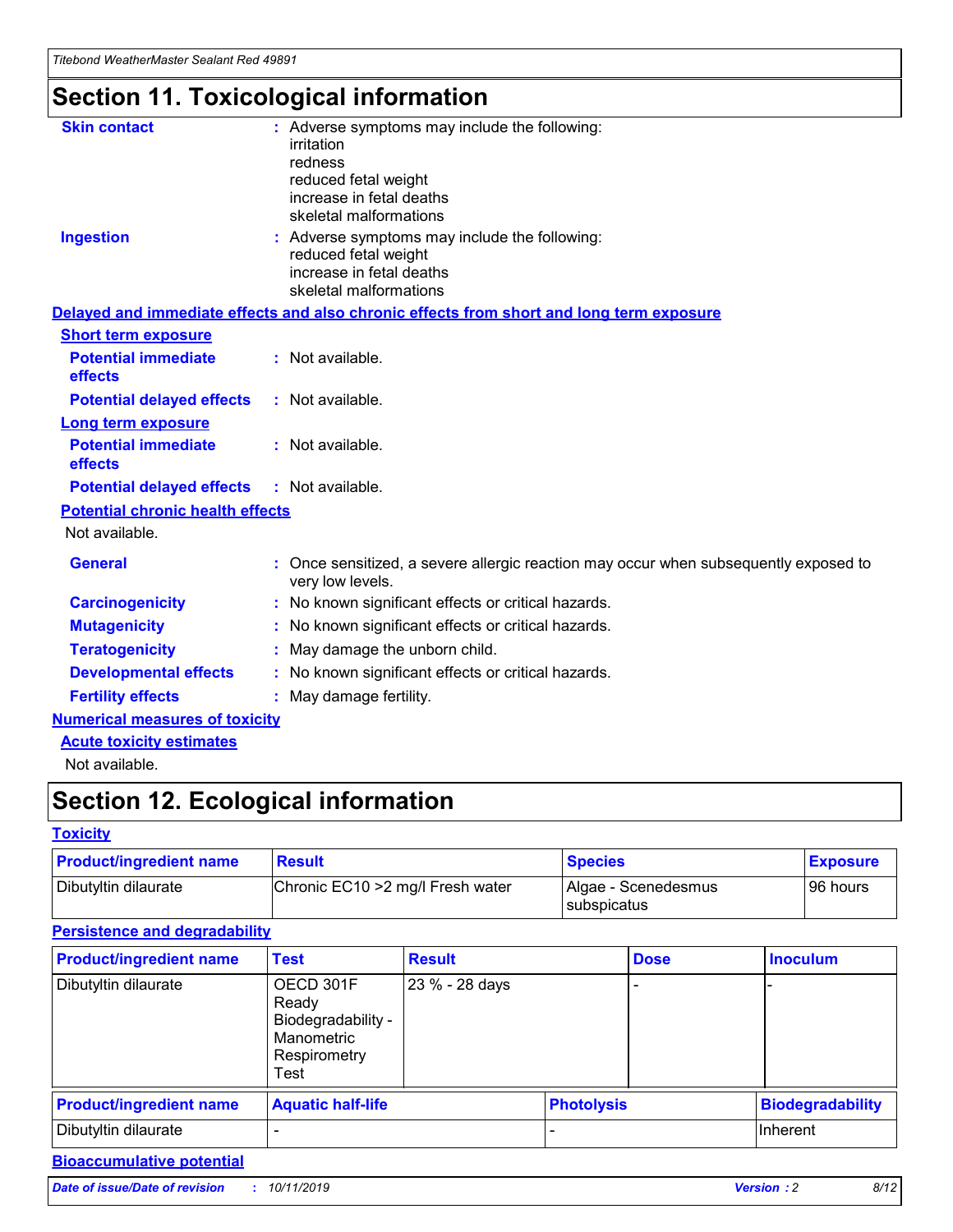## **Section 12. Ecological information**

| <b>Product/ingredient name</b> | $LoaPow$ | <b>BCF</b> | <b>Potential</b> |
|--------------------------------|----------|------------|------------------|
| 3-aminopropyltriethoxysilane   | 1.7      | 3.4        | low              |
| Dibutyltin dilaurate           | 4.44     | 2.91       | low              |

#### **Mobility in soil**

| <b>Soil/water partition</b><br>coefficient (K <sub>oc</sub> ) | : Not available.                                    |
|---------------------------------------------------------------|-----------------------------------------------------|
| <b>Other adverse effects</b>                                  | : No known significant effects or critical hazards. |

### **Section 13. Disposal considerations**

**Disposal methods :**

The generation of waste should be avoided or minimized wherever possible. Disposal of this product, solutions and any by-products should at all times comply with the requirements of environmental protection and waste disposal legislation and any regional local authority requirements. Dispose of surplus and non-recyclable products via a licensed waste disposal contractor. Waste should not be disposed of untreated to the sewer unless fully compliant with the requirements of all authorities with jurisdiction. Waste packaging should be recycled. Incineration or landfill should only be considered when recycling is not feasible. This material and its container must be disposed of in a safe way. Care should be taken when handling emptied containers that have not been cleaned or rinsed out. Empty containers or liners may retain some product residues. Avoid dispersal of spilled material and runoff and contact with soil, waterways, drains and sewers.

## **Section 14. Transport information**

|                                      | <b>DOT</b><br><b>Classification</b> | <b>TDG</b><br><b>Classification</b> | <b>Mexico</b><br><b>Classification</b> | <b>ADR/RID</b>               | <b>IMDG</b>    | <b>IATA</b>    |
|--------------------------------------|-------------------------------------|-------------------------------------|----------------------------------------|------------------------------|----------------|----------------|
| <b>UN number</b>                     | Not regulated.                      | Not regulated.                      | Not regulated.                         | Not regulated.               | Not regulated. | Not regulated. |
| <b>UN proper</b><br>shipping name    |                                     |                                     |                                        |                              |                |                |
| <b>Transport</b><br>hazard class(es) | $\blacksquare$                      | $\overline{\phantom{0}}$            | $\overline{\phantom{a}}$               | $\qquad \qquad \blacksquare$ | $\blacksquare$ | $\blacksquare$ |
| <b>Packing group</b>                 | $\overline{\phantom{a}}$            | -                                   |                                        | -                            |                | -              |
| <b>Environmental</b><br>hazards      | No.                                 | No.                                 | No.                                    | No.                          | No.            | No.            |

### **Section 15. Regulatory information**

#### **U.S. Federal regulations**

#### **SARA 302/304**

#### **Composition/information on ingredients**

No products were found.

**SARA 304 RQ :** Not applicable.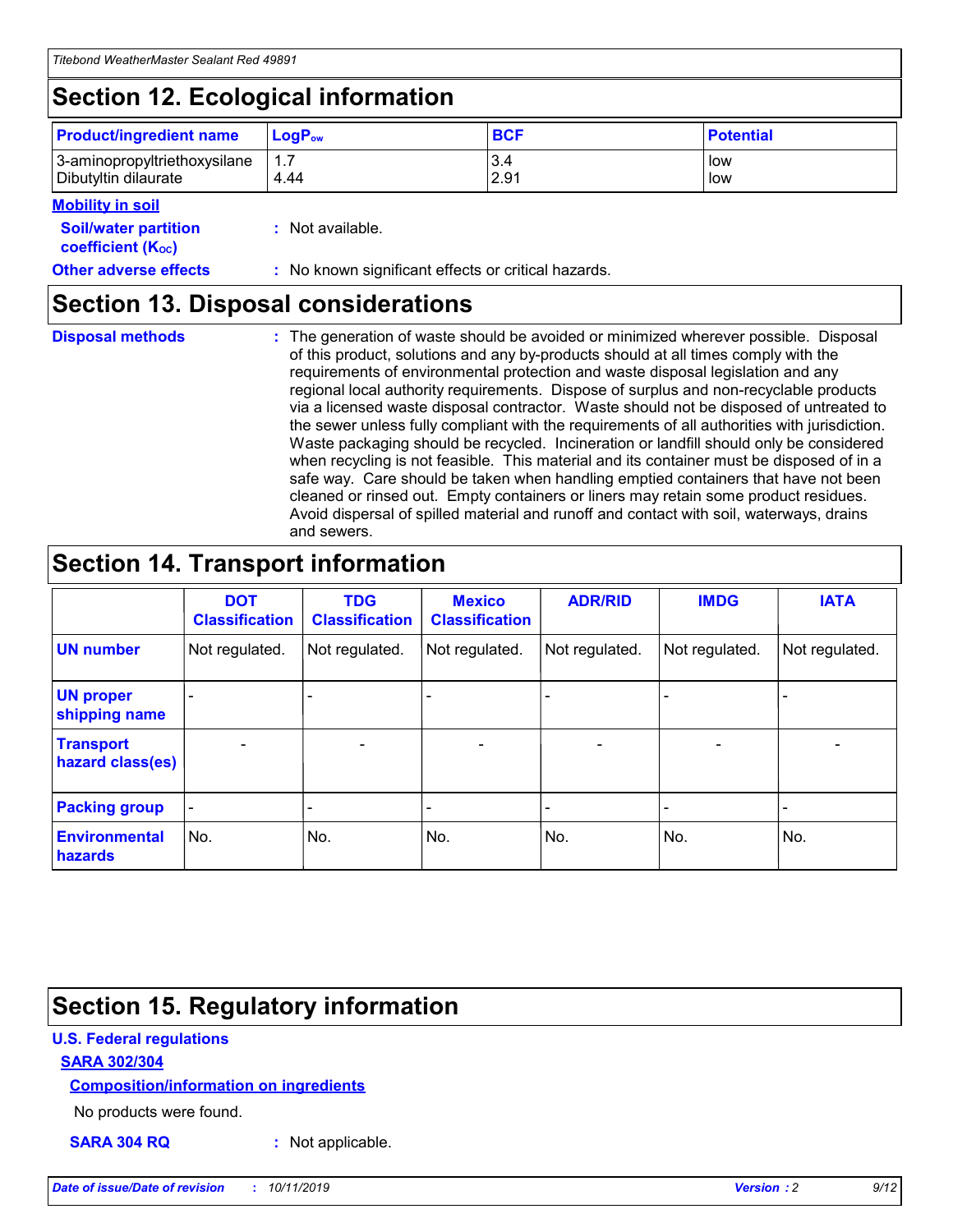## **Section 15. Regulatory information**

#### **SARA 311/312**

**Classification :** EYE IRRITATION - Category 2B SKIN SENSITIZATION - Category 1 TOXIC TO REPRODUCTION (Fertility) - Category 1B TOXIC TO REPRODUCTION (Unborn child) - Category 1B

#### **Composition/information on ingredients**

| <b>Name</b>                              | $\frac{9}{6}$ | <b>Classification</b>                                  |
|------------------------------------------|---------------|--------------------------------------------------------|
| $\leq$ 3<br>3-aminopropyltriethoxysilane |               | <b>FLAMMABLE LIQUIDS - Category 4</b>                  |
|                                          |               | <b>ACUTE TOXICITY (oral) - Category 4</b>              |
|                                          |               | SKIN IRRITATION - Category 2                           |
|                                          |               | EYE IRRITATION - Category 2A                           |
| Dibutyltin dilaurate                     | ≤0.3          | <b>ACUTE TOXICITY (oral) - Category 3</b>              |
|                                          |               | SKIN CORROSION - Category 1C                           |
|                                          |               | SERIOUS EYE DAMAGE - Category 1                        |
|                                          |               | SKIN SENSITIZATION - Category 1                        |
|                                          |               | <b>GERM CELL MUTAGENICITY - Category 2</b>             |
|                                          |               | <b>TOXIC TO REPRODUCTION (Fertility) - Category 1B</b> |
|                                          |               | TOXIC TO REPRODUCTION (Unborn child) - Category 1B     |
|                                          |               | SPECIFIC TARGET ORGAN TOXICITY (REPEATED               |
|                                          |               | EXPOSURE) (respiratory system) - Category 1            |

#### **State regulations**

| <b>Massachusetts</b> | : None of the components are listed. |
|----------------------|--------------------------------------|
| <b>New York</b>      | : None of the components are listed. |
| <b>New Jersey</b>    | : None of the components are listed. |
| <b>Pennsylvania</b>  | : None of the components are listed. |

#### **California Prop. 65**

**A** WARNING: This product can expose you to methanol, which is known to the State of California to cause birth defects or other reproductive harm. For more information go to www.P65Warnings.ca.gov.

| <b>Ingredient name</b> | No significant risk Maximum<br>level | acceptable dosage<br>level |
|------------------------|--------------------------------------|----------------------------|
| methanol               |                                      | Yes.                       |

#### **International regulations**

**Chemical Weapon Convention List Schedules I, II & III Chemicals** Not listed.

#### **Montreal Protocol**

Not listed.

#### **Stockholm Convention on Persistent Organic Pollutants**

Not listed.

### **UNECE Aarhus Protocol on POPs and Heavy Metals**

Not listed.

#### **Inventory list**

### **China :** All components are listed or exempted.

**United States TSCA 8(b) inventory :** All components are active or exempted.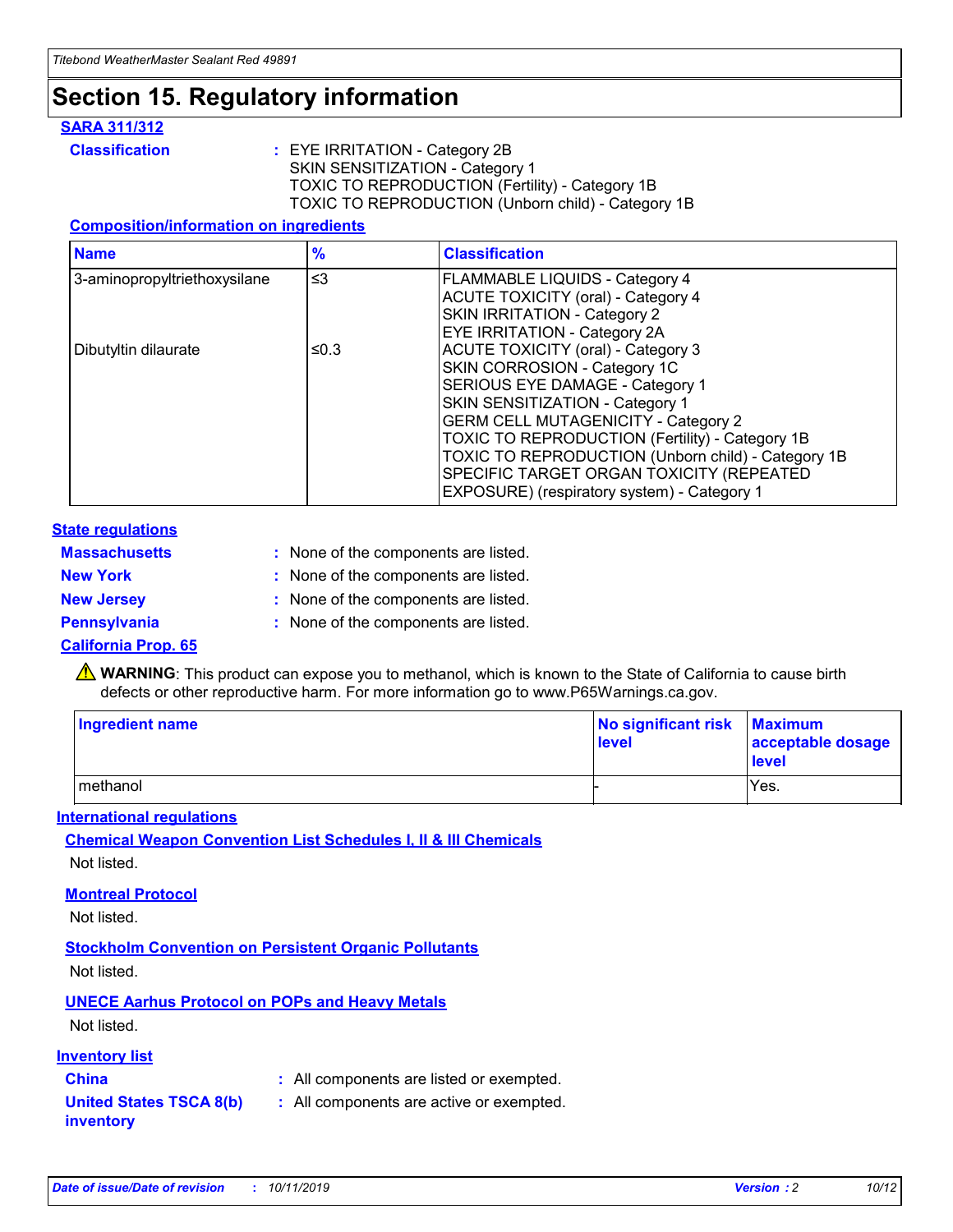## **Section 16. Other information**

**Hazardous Material Information System (U.S.A.)**



**Caution: HMIS® ratings are based on a 0-4 rating scale, with 0 representing minimal hazards or risks, and 4 representing significant hazards or risks. Although HMIS® ratings and the associated label are not required on SDSs or products leaving a facility under 29 CFR 1910.1200, the preparer may choose to provide them. HMIS® ratings are to be used with a fully implemented HMIS® program. HMIS® is a registered trademark and service mark of the American Coatings Association, Inc.**

**The customer is responsible for determining the PPE code for this material. For more information on HMIS® Personal Protective Equipment (PPE) codes, consult the HMIS® Implementation Manual.**

#### **National Fire Protection Association (U.S.A.)**



**Reprinted with permission from NFPA 704-2001, Identification of the Hazards of Materials for Emergency Response Copyright ©1997, National Fire Protection Association, Quincy, MA 02269. This reprinted material is not the complete and official position of the National Fire Protection Association, on the referenced subject which is represented only by the standard in its entirety.**

**Copyright ©2001, National Fire Protection Association, Quincy, MA 02269. This warning system is intended to be interpreted and applied only by properly trained individuals to identify fire, health and reactivity hazards of chemicals. The user is referred to certain limited number of chemicals with recommended classifications in NFPA 49 and NFPA 325, which would be used as a guideline only. Whether the chemicals are classified by NFPA or not, anyone using the 704 systems to classify chemicals does so at their own risk.**

#### **Procedure used to derive the classification**

| <b>Classification</b>                                                                                                                                                                  |                                                                                                                                                                                                                                                                   | <b>Justification</b>                                                                                                                                                                                                                                                                                       |  |
|----------------------------------------------------------------------------------------------------------------------------------------------------------------------------------------|-------------------------------------------------------------------------------------------------------------------------------------------------------------------------------------------------------------------------------------------------------------------|------------------------------------------------------------------------------------------------------------------------------------------------------------------------------------------------------------------------------------------------------------------------------------------------------------|--|
| <b>EYE IRRITATION - Category 2B</b><br>SKIN SENSITIZATION - Category 1<br><b>TOXIC TO REPRODUCTION (Fertility) - Category 1B</b><br>TOXIC TO REPRODUCTION (Unborn child) - Category 1B |                                                                                                                                                                                                                                                                   | Expert judgment<br>Expert judgment<br>Expert judgment<br>Expert judgment                                                                                                                                                                                                                                   |  |
| <b>History</b>                                                                                                                                                                         |                                                                                                                                                                                                                                                                   |                                                                                                                                                                                                                                                                                                            |  |
| <b>Date of printing</b>                                                                                                                                                                | : 4/22/2022                                                                                                                                                                                                                                                       |                                                                                                                                                                                                                                                                                                            |  |
| Date of issue/Date of<br>revision                                                                                                                                                      | : 10/11/2019                                                                                                                                                                                                                                                      |                                                                                                                                                                                                                                                                                                            |  |
| Date of previous issue                                                                                                                                                                 | : 10/16/2020                                                                                                                                                                                                                                                      |                                                                                                                                                                                                                                                                                                            |  |
| <b>Version</b>                                                                                                                                                                         | $\therefore$ 2                                                                                                                                                                                                                                                    |                                                                                                                                                                                                                                                                                                            |  |
| <b>Key to abbreviations</b>                                                                                                                                                            | $\therefore$ ATE = Acute Toxicity Estimate<br><b>BCF</b> = Bioconcentration Factor<br>IATA = International Air Transport Association<br><b>IBC</b> = Intermediate Bulk Container<br><b>IMDG = International Maritime Dangerous Goods</b><br>$UN = United Nations$ | GHS = Globally Harmonized System of Classification and Labelling of Chemicals<br>LogPow = logarithm of the octanol/water partition coefficient<br>MARPOL = International Convention for the Prevention of Pollution From Ships, 1973<br>as modified by the Protocol of 1978. ("Marpol" = marine pollution) |  |